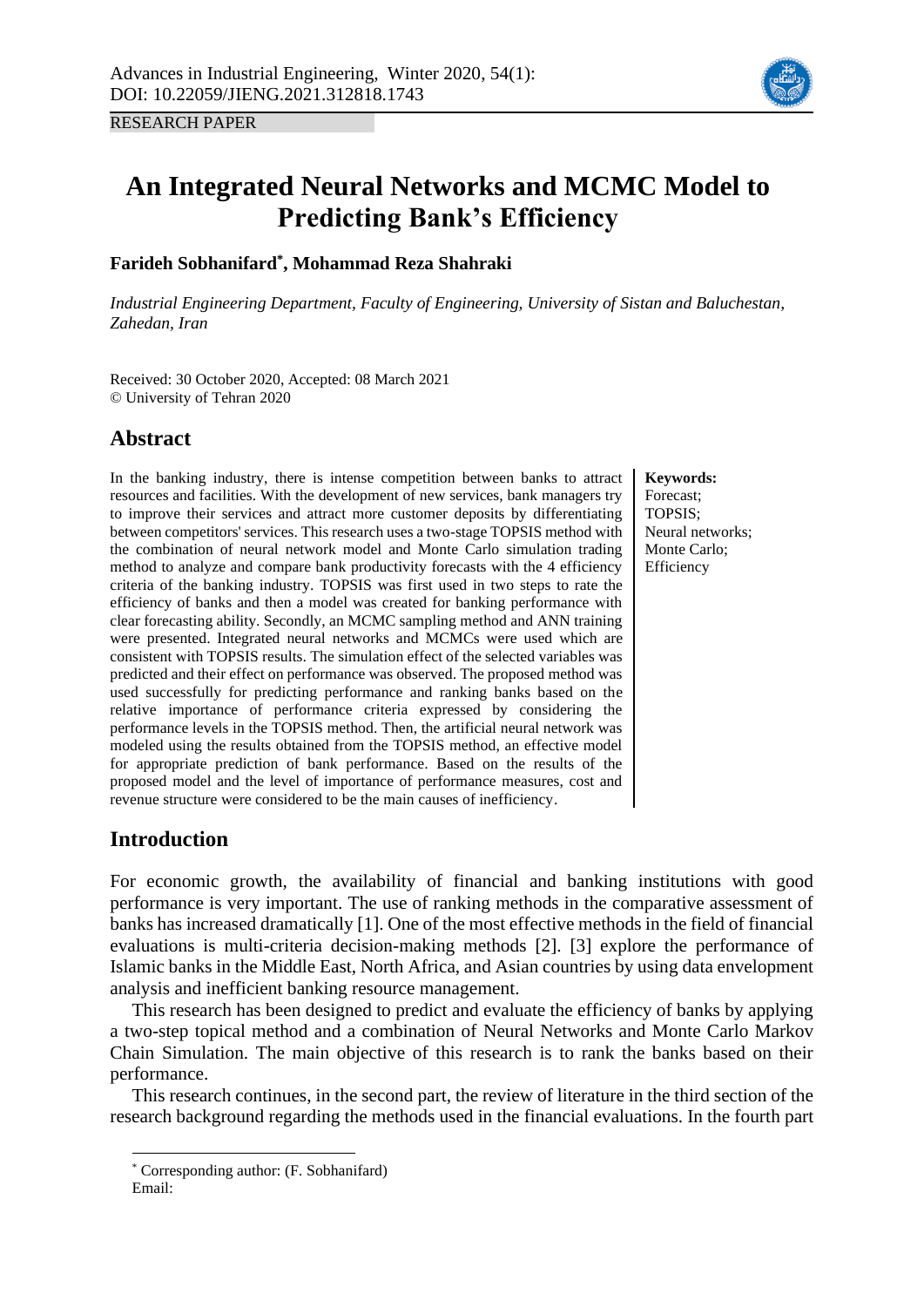of the research methodology, and in the fifth section, the results are analyzed using the data derived from the performance of the banks, and [Section 4](#page-6-0) presents the results.

## **Theoretical foundations and research background**

One of the applications of real-life modeling is to predict the future status of the system. A forecast is a statement about an uncertain event that is often, but not always, based on experience or knowledge. The prediction is the process of estimating unknown positions. A forecast provides a prediction about future events and can transform past experiences into predictions of future events.

Although accurate information does not guarantee future incidents, in many cases, predictions might be helpful in planning possible developments. In many applications, such as time series analysis, models might be estimated using the observed observations [4]. One of the simulations in this field is the analysis of time series using interconnected methods such as Artificial Neural Networks. Artificial Neural Networks are new systems and computing methods for machine learning, knowledge representation, and finally, applying knowledge to predict outcomes from complex systems.

Banks play an important role in economic development, and as a result, the measurement of the performance of banks has attracted widespread attention. Performance evaluation with the aim of rating units can be evaluated in two parametric and non-parametric approaches [5]. A parametric method is an approach for the assessment of hypotheses with quantitative variables using the statistical and boundary principles (SFA). In non-parametric mode, methods with no previous default including DEA are used.

Maghyereh and [6] evaluated various banking departments and [7] evaluated financial segments using data envelopment analysis. In the evaluation analysis, regression models were used to model the performance of banks. [8] considered regression to explain banks' performance.

Recently, researchers have proposed predictive models for evaluating performance in financial institutions. Predictive models propose processes for examining the causes of inefficiencies and solutions for the future and is a process in which one tries to provide the best prediction of the probabilities presented. [9] و [9] [10] used artificial neural network models in prediction-based evaluations. An artificial neural network uses a nonlinear regression technique for modeling processes. In this method, each neuron creates a linear combination of inputs to feed other neurons [11]. In particular, the combination of modeling and predictive techniques can have a significant effect on the performance of the proposed model [12].

[13] conducted an assessment of the efficiency of Islamic banks in Malaysia using TOPSIS and neural networks. In the present research, an artificial neural network and a two-step approach were used to assess the efficiency of banks in Iran.

## **Research model and estimation method**

Feasible, quantitative and non-quantitative criteria are involved in assessing the performance of banks. The study examines three examples of the current performance index at the international and international financial institutions and the Banking Supervision Committee of Bazil, the International Settlements Bank (BIS). Then using [14] method, these criteria are used as the variables in the two-step stepwise method and they are used to rank the banks accordingly. Finally, by using the [15] and the neural network method and the Monte Carlo method, predictions of the bank's future status are carried out using the sensitivity analysis of the validity of the results.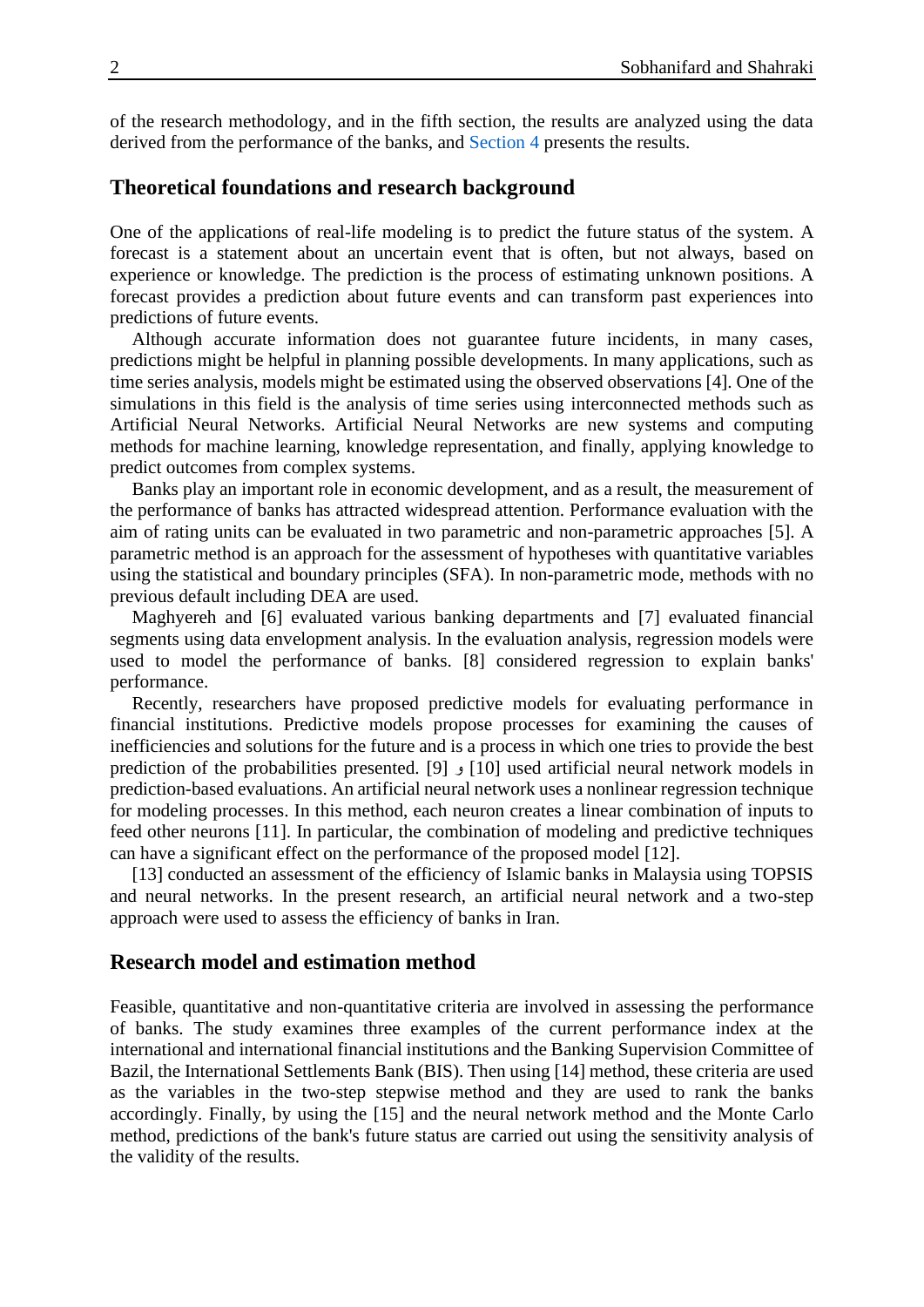#### **TOPSIS method**

TOPSIS is a multi-criteria decision analysis method, In this method, m is evaluated by the n criterion and the ranking of units is minimized by distance to positive ideal points and maximization of distance from the ideal negative points. In other words, in ranking options in the method, TOPSIS earns the highest-likelihood options with an ideal solution.

To use the TOPSIS method, the following steps should be taken:

Step 1: Create Decision Matrix

Each option is given a score based on each criterion. These privileges can be based on quantitative or qualitative values. In either case, a decision matrix m \* n must be formed.

Step 2: Normalize the decision matrix

At this point, the decision matrix should be normal. Normalizing the values is used by the vector method. To normalize the decision table values, the vector method is used.

$$
r_{ij} = x_{ij} / \sqrt{\sum_{i=1}^{m} x_{ij}^{2}}, \quad i = 1, 2, \dots m \quad and \quad j = 1, 2, \dots, n
$$
 (1)

The numeric value of the obtained i option is normalized based on the j criterion and the decision matrix layers

Step 3: Generate a Normalized Decision Matrix

The normalized matrix is based on the weight of the criteria. AHP hierarchical analysis or Shannon entropy can be used to calculate the weights of the criteria. The harmonic matrix is obtained according to [Eq. 2](#page-2-0) and by weight multiplication of each criterion in the layers associated with the normal matrix of each criterion.

$$
W = (w_{ij})_{m \times n} = (w_j r_{ij})_{m \times n}
$$
 (2)

Where,  $W_{ij}$  gives the weight of each evaluator.

<span id="page-2-0"></span>Step 4: Calculate the positive and negative idealities

The calculation of the ideal positive and negative ideal point is the next step. In this step, for each indicator, a positive ideal  $(A_a)$  and a negative ideal  $(A_b)$  are calculated according to (3) and (4).

For the criteria that have a positive impact, the ideal is the highest of those criteria. For the criteria that have a positive impact, the negative ideal is the smallest value of that criterion. For the criteria that have a negative impact, the positive ideal is the smallest value of that criterion. For negative measures, the negative ideal is the largest criterion.

$$
A_{a} = \{ \left\langle \min(w_{ij} | i = 1, 2, ..., m) | j \in J_{+} \right\rangle, \left\langle \max(w_{ij} | i = 1, 2, ..., m) | j \in J_{-} \right\rangle \} = \left\{ \alpha_{aj} | j = 1, 2, ..., n \right\}
$$
(3)

$$
A_b = \{ \left\langle \max(w_{ij} | i = 1, 2, ..., m) | j \in J_+ \right\rangle, \left\langle \min(w_{ij} | i = 1, 2, ..., m) | j \in J_- \right\rangle \} = \left\{ \alpha_{bj} | j = 1, 2, ..., n \right\}
$$
(4)

Step 5: Distance from the positive and negative ideals and calculating the ideal solution In this step, the relative closeness of each option becomes an ideal solution. Euclidean distance of each option is calculated from the positive and negative ideal using [Eqs. 5](#page-2-1) and [6.](#page-3-0)

<span id="page-2-1"></span>
$$
d_{ia} = \sqrt{\sum_{j=1}^{n} (w_{ij} - \alpha_{aj})^2}, \quad i = 1, 2, ..., m
$$
 (5)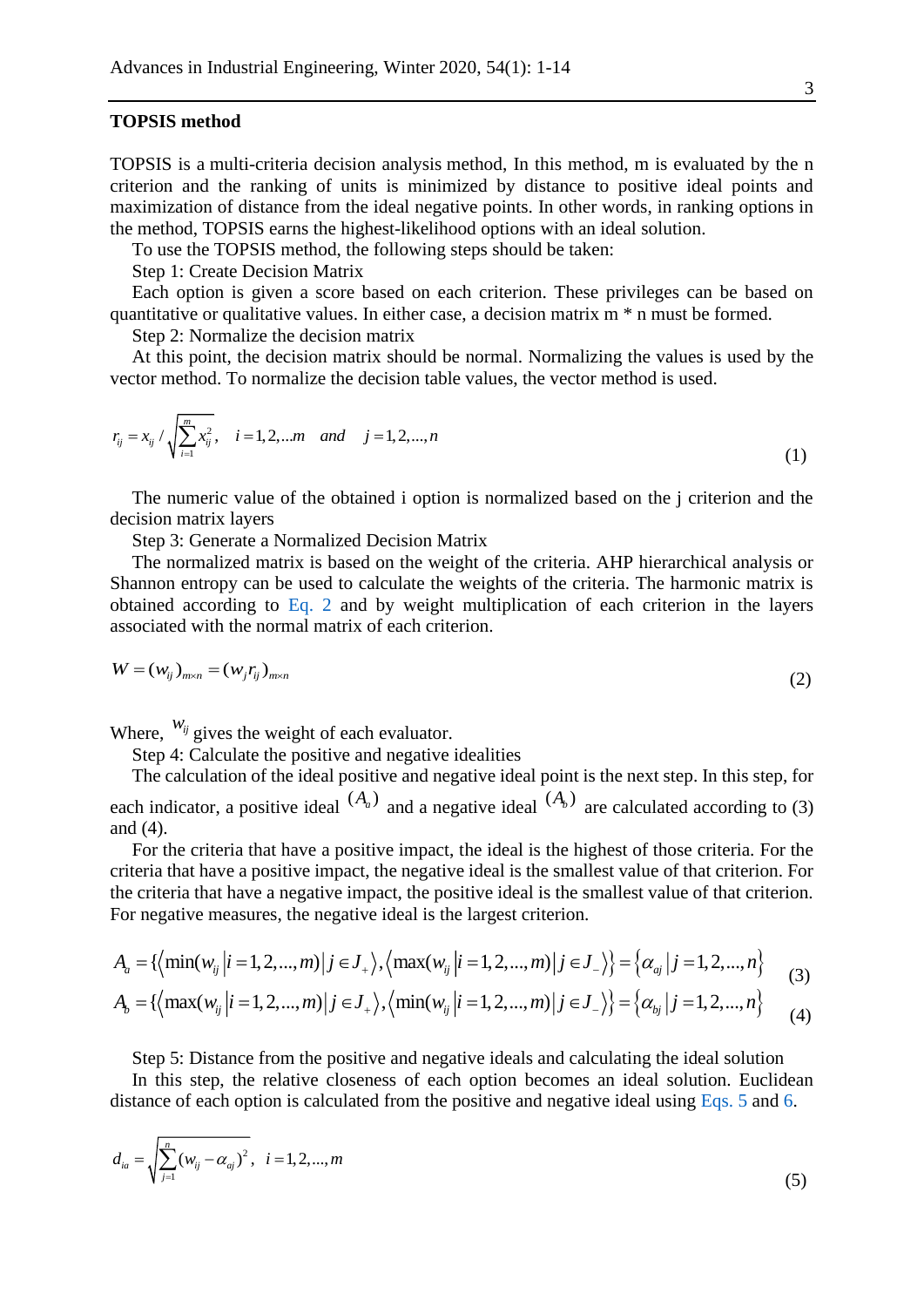<span id="page-3-0"></span>
$$
d_{ib} = \sqrt{\sum_{j=1}^{n} (w_{ij} - \alpha_{bj})^2}, \quad i = 1, 2, ..., m
$$
 (6)

Step 6: In this step, the relative closeness of each option is considered to be an ideal solution. For this, the [Eq. 7](#page-3-1) is used.

<span id="page-3-1"></span>
$$
CL_i^* = \frac{d_i^-}{d_i^- + d_i^+} \tag{7}
$$

The value of CL is a number between zero and one. The closer it gets to the one, the solution is closer to the ideal solution and the better solution.

#### **Artificial Neural Networks**

Artificial Neural Networks (ANNs) are computational methods for machine learning, displaying knowledge and applying knowledge to predict outcomes from complex systems. The main idea behind these networks is inspired by the way the biological nervous system works for data processing and learning. The key element of this idea is to create new structures for the information processing system. The system consists of a large number of super-interconnected processing elements called neurons that are synchronized to solve a problem and transmit information through synapses. These networks are able to learn. Learning in these systems is adaptive; in neural networks, the weight of the synapse changes in such a way that if new inputs are received, the system produces the correct response. Artificial neural networks are one of the learning models to be used for prediction [11].

The predictive model is a process in which a technique is used to select the best possible forecast for outputs. Leading multilayer networks are the most successful applications of the neural network, which includes the input layer, the intermediate hidden layers, and the output layer. In this model, the input value is transmitted through the transfer function to the output layer and finally, a pattern of information is constructed. By adding hidden layers of the network, the ability to analyze more complexity and activation functions are selected according to the user's needs. Neural networks are one of the most famous models used in prediction to discover the relationship between hidden layers in variables [16].

#### **Bayesian models**

The Bayesian model, a method for categorizing phenomena, is based on the probability of occurrence or occurrence of a phenomenon. If for a given specimen space a partition that reduces the important part of anxiety by knowing which of the disrupted events has occurred can be selected, this is useful as it calculates the probability of an event by conditioning the occurrence or non-occurrence of another event. Using this case and probing the desired event in relation to the other event, the probability can be calculated. Bias Theory is a framework for formulating statistical inferential problems which is an opposite method and uses mathematical transformation and the allocation of various coefficients to data. Achieving common causes requires repetition of repeated experiments [17].

There are three stages in the Bishop approach: firstly, the researcher should express their belief in reality and pass it through the statistical filter of the expected mean, variance, and the power of belief in the original belief. These three criteria can be based on past experience, past research, or a combination of both. The second step is to collect the results of experiments or observations. This step can be carried out by summarizing statistics similar to those predefined.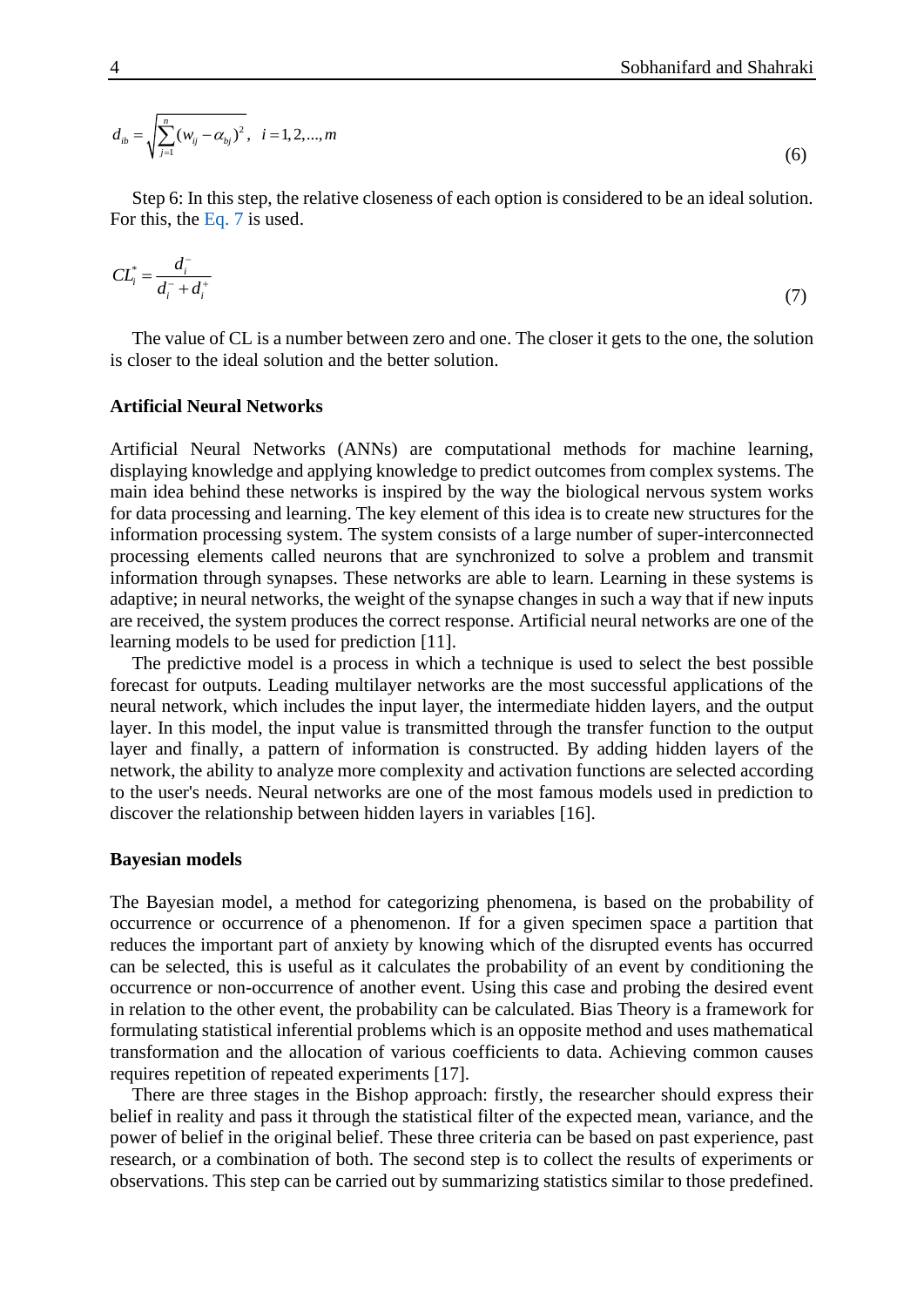The third stage also consists of combining the correct expression and the early beliefs and shaping the later information. Later information can be new and more informative than basic information. The combination of later information with other research provides a new formulation [18].

Sampling can continue until it covers the whole community or until the last contradictions are justified. This method is flexible in using different coefficients and mathematical transformations. The Bayesian theory is as sensitive as the sample (n). This method is based on the estimation of a random variable based on input signal observations, the philosophy of business based on combining the input signal observations with the probability distribution of the process. Bias theory is expressed in (8).

<span id="page-4-0"></span>
$$
P(m \setminus O) = \frac{P(O \setminus m)P(m)}{\int_{M} P(O \setminus m)P(m)d_m}
$$
\n(8)

where in  $P(o \mid m)$  the probability of sampling <sup>*o*</sup> is significant m. In  $P(m)$ , the amount of marginal distribution is in <sup>*m*</sup>. As soon as a subsequent distribution of a parameter is obtained, it is used to estimate or express probabilistic expressions about the parameter [17]. [Eq. 8](#page-4-0) is the White House law. The main point in the law is to connect a probability condition to its reverse probability. [Eq. 8](#page-4-0) is normalized by [Eq. 9.](#page-4-1)

<span id="page-4-1"></span>
$$
P(m \setminus O) = Zp(O \setminus m)p(m) \tag{9}
$$

Given the possible values of the variables, the objective function of the observations is sampled and the simulated data are obtained according to (8) and the value of the objective function according to the parameters defined in [Table 1](#page-5-0) from (11).

$$
P(O \setminus m) = \exp(-OF) \tag{10}
$$

$$
OF = w_j \sum_{j=1}^{ND} \sum_{i=1}^{N_{obs}} w_i \frac{(O_i - S_i)^2}{(\sigma_i)^2}
$$
\n(11)

Nervous networks are now widely used as flexible models for regression and categorization issues. However, the main question is if there is a limitation in the training of the data, how trustworthy this method is. Behavioral training for neural networks shows that this method is used for complex natural models without fear of controlling data exodus during training. Therefore, Bayesian complex models can be used to examine the probability function of using the Monte Carlo Markov chain method in theoretical and computational aspects.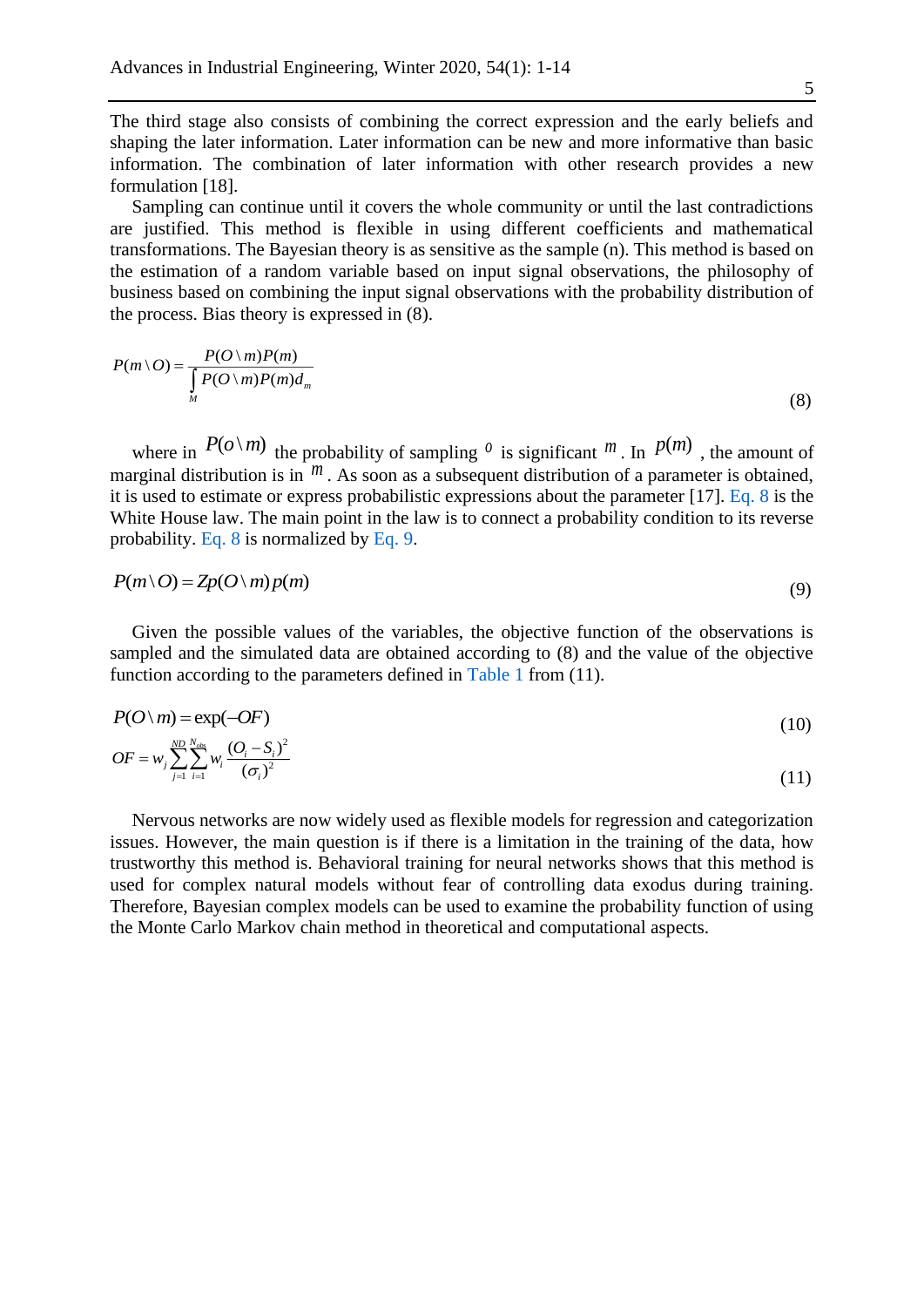|               | I dolu 1. I alameters defined in Dayesian equations, inclute and Arviv |              |                                                        |
|---------------|------------------------------------------------------------------------|--------------|--------------------------------------------------------|
| A(X)          | Public function                                                        | OF           | objective function                                     |
| <b>ANN</b>    | Artificial neural network                                              | P(m)         | Initial probability distribution                       |
| <b>MCMC</b>   | Monte Carlo Markov Chain                                               |              |                                                        |
| <b>MSE</b>    | Mean squared error                                                     |              |                                                        |
| $M_{N\!N}$    | The number of models selected from the<br>ANN chain                    | W            | Weighting factor                                       |
| $M_{w}$       | Non-homogeneity                                                        | $B_p$        | Cumulative Bank Data                                   |
| $N_{iter}$    | The number of repetitions proposed in the<br>model                     | Ζ            | Normalization function                                 |
| ND            | Number of data                                                         | $\alpha$     | Probability of acceptance of the<br>candidate's design |
| $N_{MC}$      | MCMC sampling length                                                   |              |                                                        |
| $N_{obs}$     | Number of observed data                                                | $\sigma$     | The standard deviation of<br>observed data error       |
| $N_p$         | Cumulative data                                                        | $\sigma_{s}$ | Standardized standard deviation                        |
|               |                                                                        | $\mathbf 0$  | Observed data                                          |
| $m_{k+1}/m_k$ | Distribute the proposed scheme                                         | S            | Simulated data                                         |

<span id="page-5-0"></span>Table 1. Parameters defined in Bayesian equations, MCMC and ANN

#### **Models of the Monte Carlo Markov chain**

[20] state that the Monte Carlo Markov chain method (MCMC) is a group of algorithms used to sample probability distributions, which is based on the construction of a Markov chain with desirable characteristics. As a sample of the optimal distribution, the chain mode is used for a large number of steps, The MCMC method is to construct a strong framework in realistic statistical modeling. The quality of this sample cause an increasing number of steps. Typically, structure a Markov chain with desirable features is simple. The main problem is the number of steps needed to converge the chain state with an acceptable error to a constant distribution. A good chain is a chain in which, from the beginning of an arbitrary position, we get a very quick distribution.

The MCMC model can be used to estimate the standard deviation of random variables by considering multi-dimensional constraints. This method is a basis for several statistical approaches and nonparametric models, Which is done by methods without boundaries and preset assumptions. Typically, the use of the Markov chain of Monte Carlo is always related to the starting point, so this sampling method only estimates the distribution.

## **Integrated Artificial Neural Network and Monte Carlo Markov Chain Models**

In this study, the hybrid model of the neural network and the Markov chain used in the Mazccio and [15] is used to predict the efficiency of banks. In fact, their proposed model is a repetitive process of using the Bayesian integrated model using the Monte Carlo Markov chain and artificial network.

The proposed model is based on two steps; the first step is the samples obtained from the MCMC and the second step is the ANN neural network. Each step contains the following repetitions:

1. The first step involves sampling for an initial set of points to create an artificial neural network. The prototypes are derived using the LHSM method [21], which creates a dataset for the first set of ANN.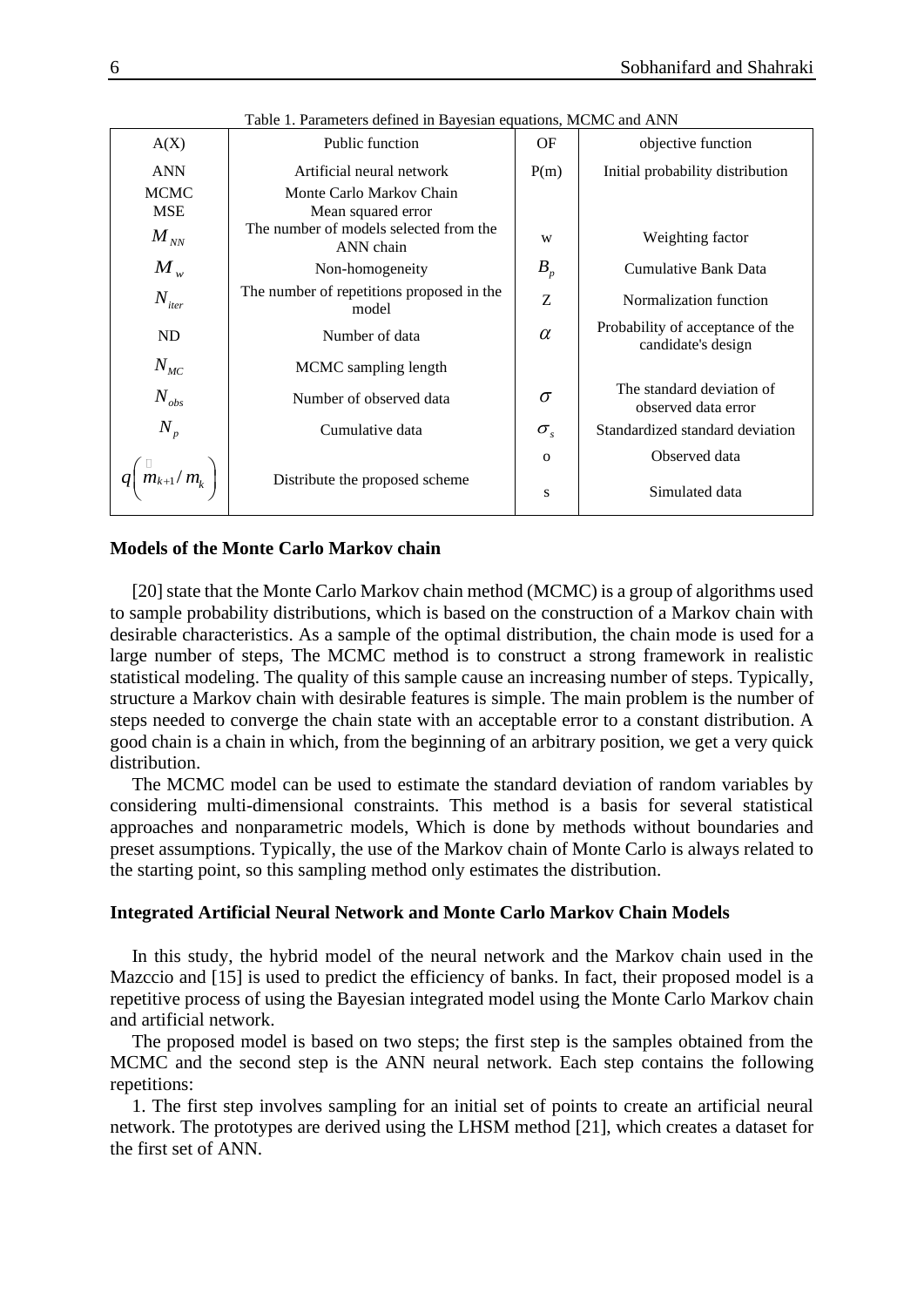2. Using the MC-MC M-H algorithm, a long chain  $N_{MC}$  is created to generate output and compute probabilities.

3. Select the  $M_{NN}$  number of models from the previously generated chain that includes the selection of the number of spatial points in the Markov chain. The distance between consecutive points depends on the size of the chain and the number of points to be desired. Selected models are used to calculate output data in order to re-train ANNs.

4. ANN training with new points created in step 3 and topology defined in the first stage of training and doing repetitions.

5. Repeat steps 2, 3, and 4 include a repeat of the procedure until we reach the stopping point (maximum number of repetitions).

6. The latest Markov chain produced in this process is used to measure the results. The models, after passing through the number of repetitions specified, reach a satisfactory answer according to the stop criterion, in constructing a cumulative probability curve according to the values defined for The target function.

Finally, each sample obtained in step 1 produces a simulation model whose comprehensive ANN algorithm is in form (1).

$$
n = 0
$$
  
for  $k = 1$ :  $\prod_{i=1}^{p} n_i$  do  
Building  
rameter vector values:  $P_k = [v_1, v_2, ..., v_p]$   
for  $j = 1$ ; *nt do*  
 $n = n + 1$   
InitializeANN<sup>(n)</sup>  
TrainANN<sup>(n)</sup>

end SimulateANN<sup>(n)</sup>with the test data set and compute  $MSE^{(n)}$ 

*end*

<span id="page-6-1"></span> $\textit{selectANN}$ with  $\min\textit{MSE}$ fromtheset  $\left[\textit{ANN}^{1}, \textit{ANN}^{2}, ..., \textit{ANN}^{n}\right]$ 1 , *p n* is the total in number of trained ANN given by  $n = ntx \prod n_i$ *i* **Fig. 1.** ANN comprehensive algorithm for determining ANN weights

In previous [22], [23], and [24], most performance factors are considered for variables, and there is no predictive analysis in this level. In this research, an artificial neural network, integrated modeling method and the MCMC method have been used to predict actual results. For this purpose, the MATLAB-9.0 model has been used.

## <span id="page-6-0"></span>**Data and experimental results**

Using financing methods, tools, products and new financial services may be one of the most important banking developments tools. The assets of Iranian banks are listed in [Table 2](#page-7-0) from 2011 to 2016. The data shows that the total assets increase in the year 2012 with 41.6 percent, in 2013 with 34.5 percent, in 2014 with 23.8 percent, and in 2015 with 21.3 percent increase. This amount is expected to increase by less than 10% by the end of 2016.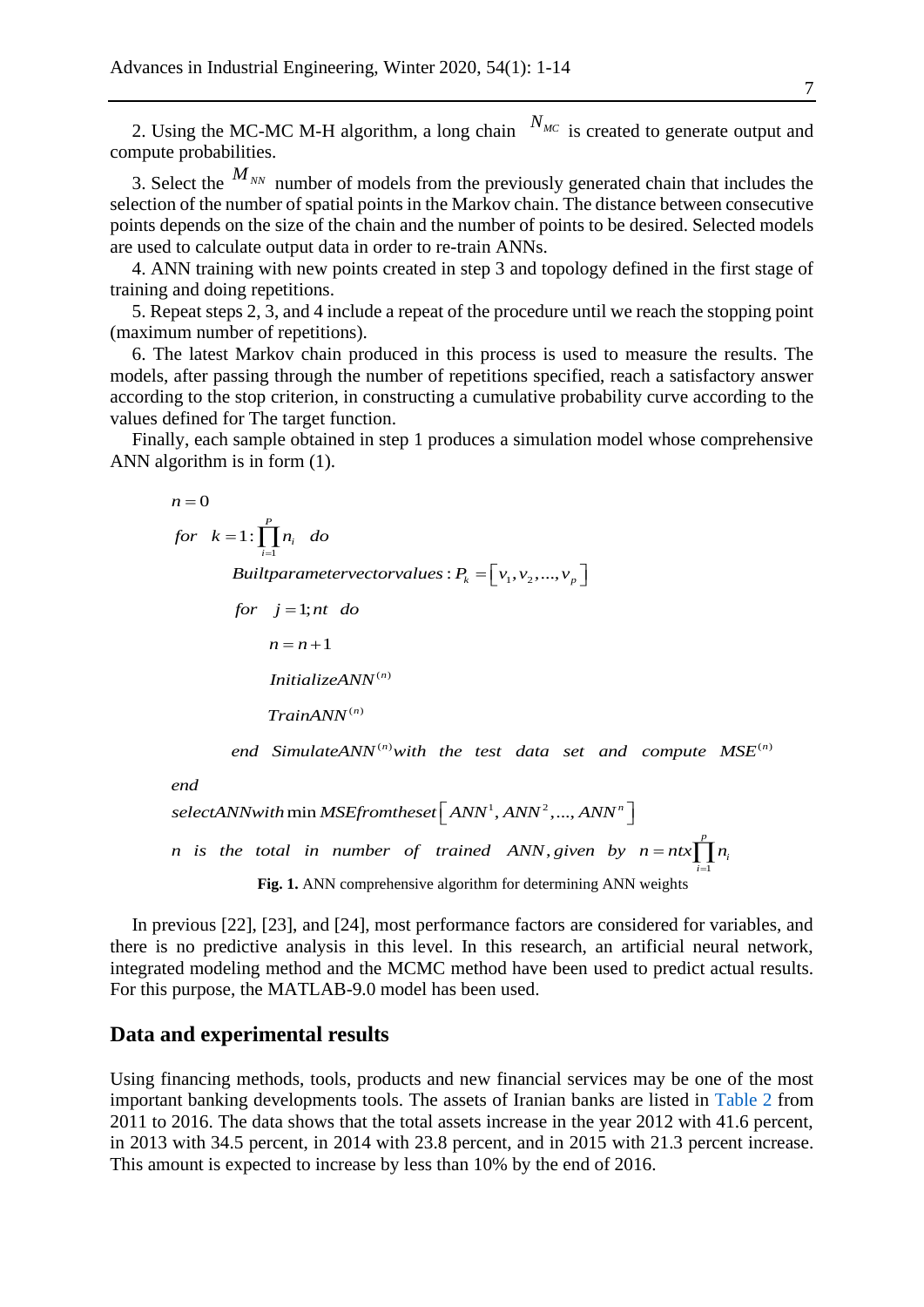|                     |      |      | <b>Table 2.</b> Total Assets of Baliks Holli 2011 to 2010 (iii) Housand Billion Nials) |       |       |                    |
|---------------------|------|------|----------------------------------------------------------------------------------------|-------|-------|--------------------|
| banks               | 2011 | 2012 | 2013                                                                                   | 2014  | 2015  | 2016               |
| <b>Total assets</b> | 5700 | 9490 | 2770                                                                                   | 15820 | .9200 | More than<br>20000 |

<span id="page-7-0"></span> $\epsilon$  **Daulas from 2011 to 2016 (in Thousand Billion Bigle)** 

Classification data are presented in [Table 3](#page-7-1) with the criteria for the efficiency of banks in the TOPSIS method and the effective functional variables. these criteria contain the volume of transfer deposits, total operating costs, total assets, capital and net income. Also, in this table, four performance variables are among the most important indicator identified in the performance assessment of banks, which are derived from indicators used by the International Banking, Standing Banks, Banking Supervisory Committee (BIS). These criteria are used to assess the differences in the efficiency levels of banks. These indicators have a direct and indirect impact on the main components of the costs and revenues of the bank. These values include the ratio of net income to the average ROA and net income ratio to ROE, the benchmark of cost-to-cost ratios, and, lastly, the criterion of capital adequacy, derived by dividing the base capital into the sum of assets adjusted to the risk factors by percentage it will be counted.

|                         | <b>Table 3.</b> Categorized data with TOF313 Criteria and variables that affect the criteria |                |                |         |                           |
|-------------------------|----------------------------------------------------------------------------------------------|----------------|----------------|---------|---------------------------|
| <b>Variables</b>        |                                                                                              | <b>Minimum</b> | <b>Maximum</b> | Average | The standard<br>deviation |
| <b>TOPSIS Criteria</b>  | Deposits                                                                                     | 6741           | 1057183        | 300308  | 309426                    |
|                         | Total operating costs                                                                        | 274            | 69251          | 16858   | 22048                     |
|                         | Net profit                                                                                   | 151            | 19044          | 3876    | 5144                      |
|                         | Total assets                                                                                 | 6395           | 1151009        | 336823  | 342476                    |
|                         | Fund                                                                                         | 4000           | 99065          | 2495    | 26886                     |
|                         | net income                                                                                   | 1915           | 172404         | 34602   | 42911                     |
| ANN performance metrics |                                                                                              |                |                |         |                           |
|                         | Time                                                                                         |                | 2              | 3       | 4                         |
|                         | <b>ROA</b>                                                                                   | 0.001          | 0.14           | 0.017   | 0.020                     |
|                         | <b>ROE</b>                                                                                   | 0.005          | 0.510          | 0.018   | 0.015                     |
|                         | cost benefit ratio                                                                           | 0.080          | 1.462          | 0.611   | 0.029                     |
|                         | Capital adequacy                                                                             | 0.013          | 0.082          | 0.093   | 0.091                     |

<span id="page-7-1"></span>**Table 3.** Categorized data with TOPSIS criteria and variables that affect the criteria

The data includes 60 samples of 20 Iranian banks in 3 years 2012, 2013 and 2014, accounting for 71% of the total number of Iranian banks. By applying the TOPSIS method and taking into account the performance criteria, the proximity to the ideal option is achieved. In [Fig. 2,](#page-7-2) the performance levels are based on the Tapsis method and frequencies obtained a group of classes. The concession levels indicate that the results are roughly Gaussian distribution around the mean, which shows overlapping Gaussian distribution and distribution with an increasing number of data. The results of this research can be broadly extended to the whole society.



<span id="page-7-2"></span>**Fig. 2.** Frequency levels of TOPSIS rated privileges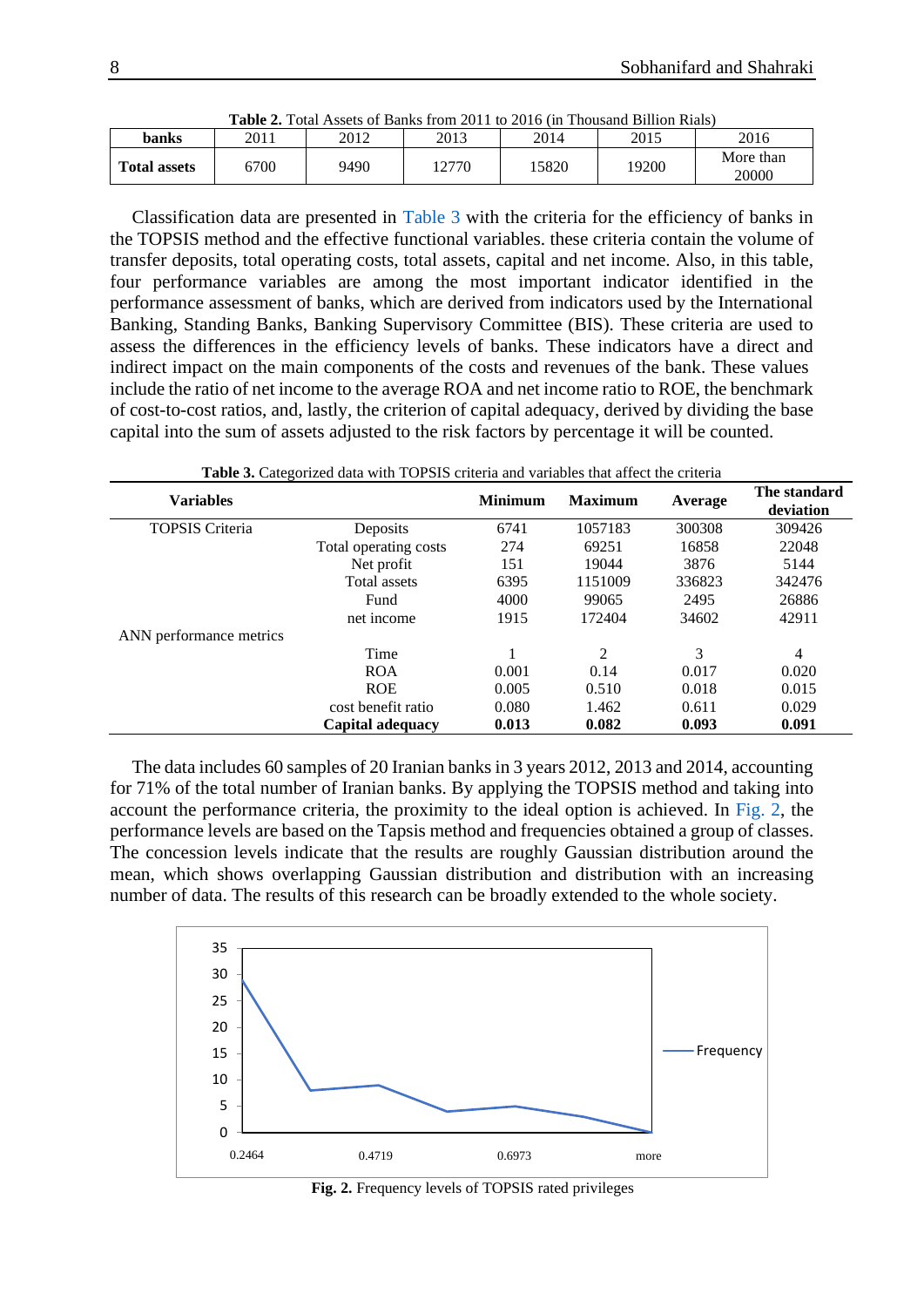Efficiency points obtained by the TOPSIS method in two stages of using this method, are shown for each year as a box diagram in [Fig. 3.](#page-8-0)



<span id="page-8-0"></span>**Fig. 3.** Boxes of performance levels by the years studied

In [Fig. 3,](#page-8-0) it can be seen that the efficiency average has an approximate stability less than 0.5. This level is about 0.2. However, this low average and high variance in the years studied are due to various factors. At the beginning of the decade, economic downturns, economic hardship, and the bottlenecks of international sanctions have limited economic and national economic activity. Since 2013 by strengthening financial stability in the global economy at the same time as the general orientations of monetary, credit and currency policies, the gradual return and relative equilibrium of inflation and the transition to the conventional process of recession have been taken. Due to actions based on expert and central bank insights, inflation has been steadily decreasing and a slope of negative growth has been observed. Also, it was possible the gradual withdrawal of the economic crisis with the relative relaxation of macroeconomic developments in 2014.

By obtaining the coefficient of the closeness of the TOPSIS method, the banks' ranking is based on the four criteria of ROA, ROE, B / C and capital adequacy in [Table 4.](#page-8-1)

| ranking | <b>Bank name</b>           | vear | <b>TOPSIS Score</b> |
|---------|----------------------------|------|---------------------|
|         | Sarmayeh Bank              | 2014 | 0.81                |
|         | Sarmayeh Bank              | 2013 | 0.72                |
|         | Sarmayeh Bank              | 2012 | 0.68                |
|         | Karafarin Bank             | 2014 | 0.58                |
|         | Karafarin Bank             | 2013 | 0.55                |
| h.      | Parsian Bank               | 2014 | 0.52                |
|         | Parsian Bank               | 2013 | 0.51                |
| 8       | Parsian Bank               | 2012 | 0.50                |
| 9       | <b>Eghtesad Novin Bank</b> | 2014 | 0.42                |
| 10      | <b>Eghtesad Novin Bank</b> | 2013 | 0.41                |
|         | <b>Eghtesad Novin Bank</b> | 2012 | 0.39                |

<span id="page-8-1"></span>**Table 4.** Banks ranked by taking into account the four evaluation criteria and the TOPSIS method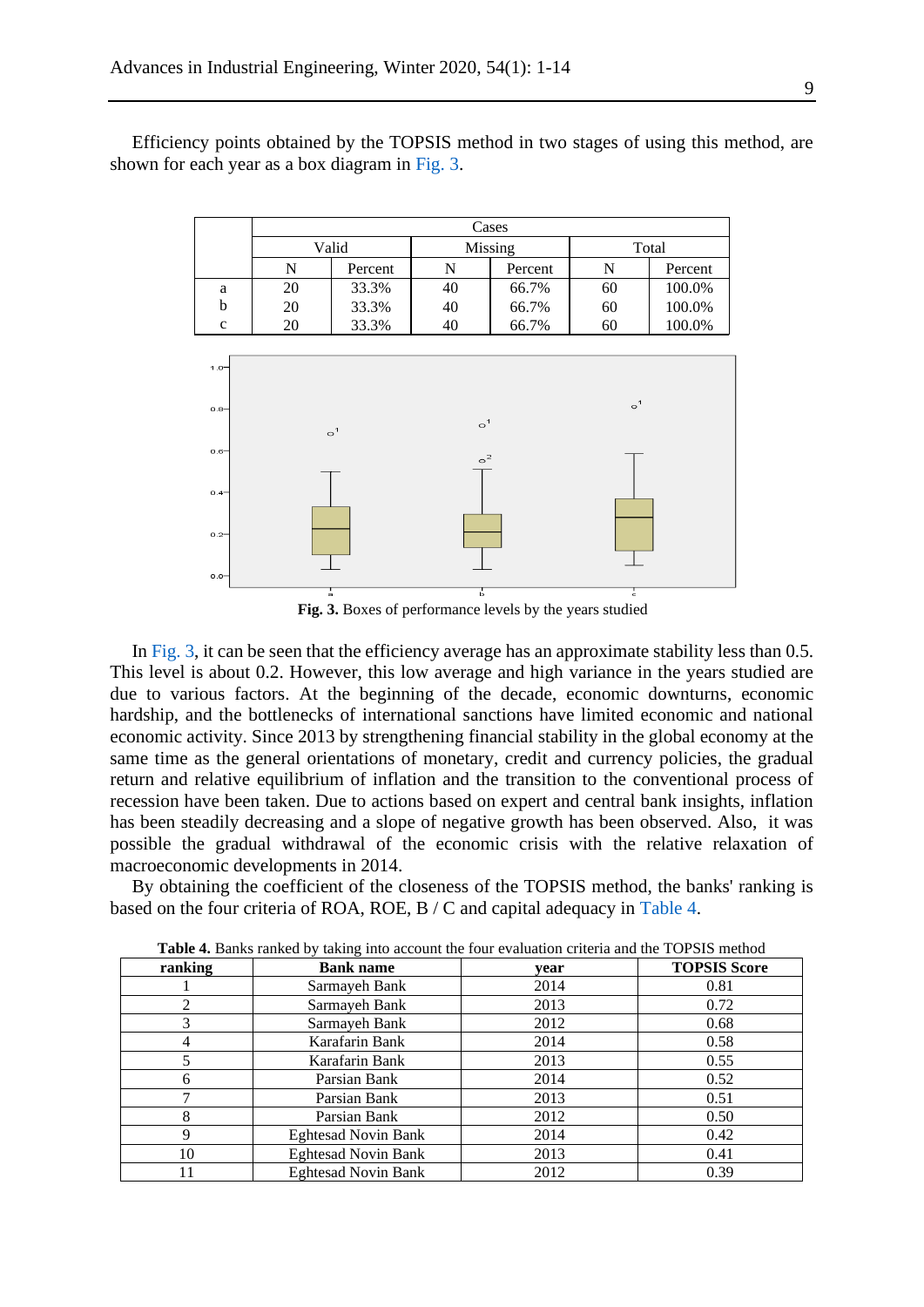| ranking  | <b>Bank name</b>                        | year         | <b>TOPSIS Score</b> |
|----------|-----------------------------------------|--------------|---------------------|
| 12       | Sina Bank                               | 2014         | 0.36                |
| 13       | Sina Bank                               | 2013         | 0.34                |
| 14       | Sina Bank                               | 2012         | 0.33                |
| 15       | <b>Tejarat Bank</b>                     | 2014         | 0.33                |
| 16       | <b>Tejarat Bank</b>                     | 2013         | 0.32                |
| 17       | Bank Melli                              | 2014         | 0.31                |
| 18       | <b>Tejarat Bank</b>                     | 2012         | 0.29                |
| 19       | Karafarin Bank                          | 2012         | 0.28                |
| 20<br>21 | <b>Bank Melli</b><br><b>Bank Mellat</b> | 2013<br>2013 | 0.27<br>0.26        |
| 22       | Refah Bank                              | 2014         | 0.25                |
| 23       | Bank Melli                              | 2012         | 0.24                |
| 24       | <b>Bank Mellat</b>                      | 2013         | 0.24                |
| 25       | Refah Bank                              | 2013         | 0.23                |
| 26       | EDBI BANK-IBAN                          | 2013         | 0.23                |
| 27       | <b>Bank Saderat Iran</b>                | 2014         | 0.23                |
|          |                                         |              |                     |
| 28       | <b>Bank Mellat</b>                      | 2012         | 0.21                |
| 29       | <b>Bank Pasargad</b>                    | 2014         | 0.20                |
| 30       | EDBI BANK-IBAN                          | 2013         | 0.19                |
| 31       | <b>Bank Pasargad</b>                    | 2013         | 0.19                |
| 32       | Bank of Industry and Mine               | 2014         | 0.19                |
| 33       | Refah Bank                              | 2012         | 0.18                |
| 34       | <b>Bank Saderat Iran</b>                | 2012         | 0.18                |
| 35       | Tourism Bank                            | 2013         | 0.18                |
| 36       | <b>EDBI BANK-IBAN</b>                   | 2013         | 0.17                |
| 37       | Bank Saderat Iran                       | 2013         | 0.17                |
| 38       | <b>Bank Pasargad</b>                    | 2012         | 0.15                |
| 39       | Tourism Bank                            | 2012         | 0.15                |
| 40       | Bank of Industry and Mine               | 2013         | 0.14                |
| 41       | Tourism Bank                            | 2014         | 0.13                |
| 42       | Bank of Industry and Mine               | 2012         | 0.11                |
| 43       | Ansar Bank                              | 2014         | 0.11                |
| 44       | Ansar Bank                              | 2013         | 0.10                |
| 45       | Saman Bank                              | 2014         | $0.10\,$            |
| 46       | Middle East Bank                        | 2014         | 0.09                |
| 47       | Ansar Bank                              | 2012         | 0.09                |
| 48       | Middle East Bank                        | 2013         | 0.08                |
| 49       | Saman Bank                              | 2012         | 0.08                |
| 50       | Middle East Bank                        | 2012         | 0.07                |
| 51       | Saman Bank                              | 2013         | 0.07                |
| 52       | <b>Bank Sepah</b>                       | 2014         | 0.07                |
| 53       | Iran Zamin Bank                         | 2012         | 0.05                |
| 54       | Iran Zamin Bank                         | 2014         | 0.05                |
| 55       | <b>Bank Sepah</b>                       | 2013         | 0.05                |
| 56       | Iran Zamin Bank                         | 2013         | 0.05                |
| 57       | <b>Bank Sepah</b>                       | 2012         | 0.05                |
| 58       | <b>Bank Day</b>                         | 2012         | 0.03                |
| 59       | <b>Bank Day</b>                         | 2014         | 0.03                |
| 60       | <b>Bank Day</b>                         | 2013         | 0.03                |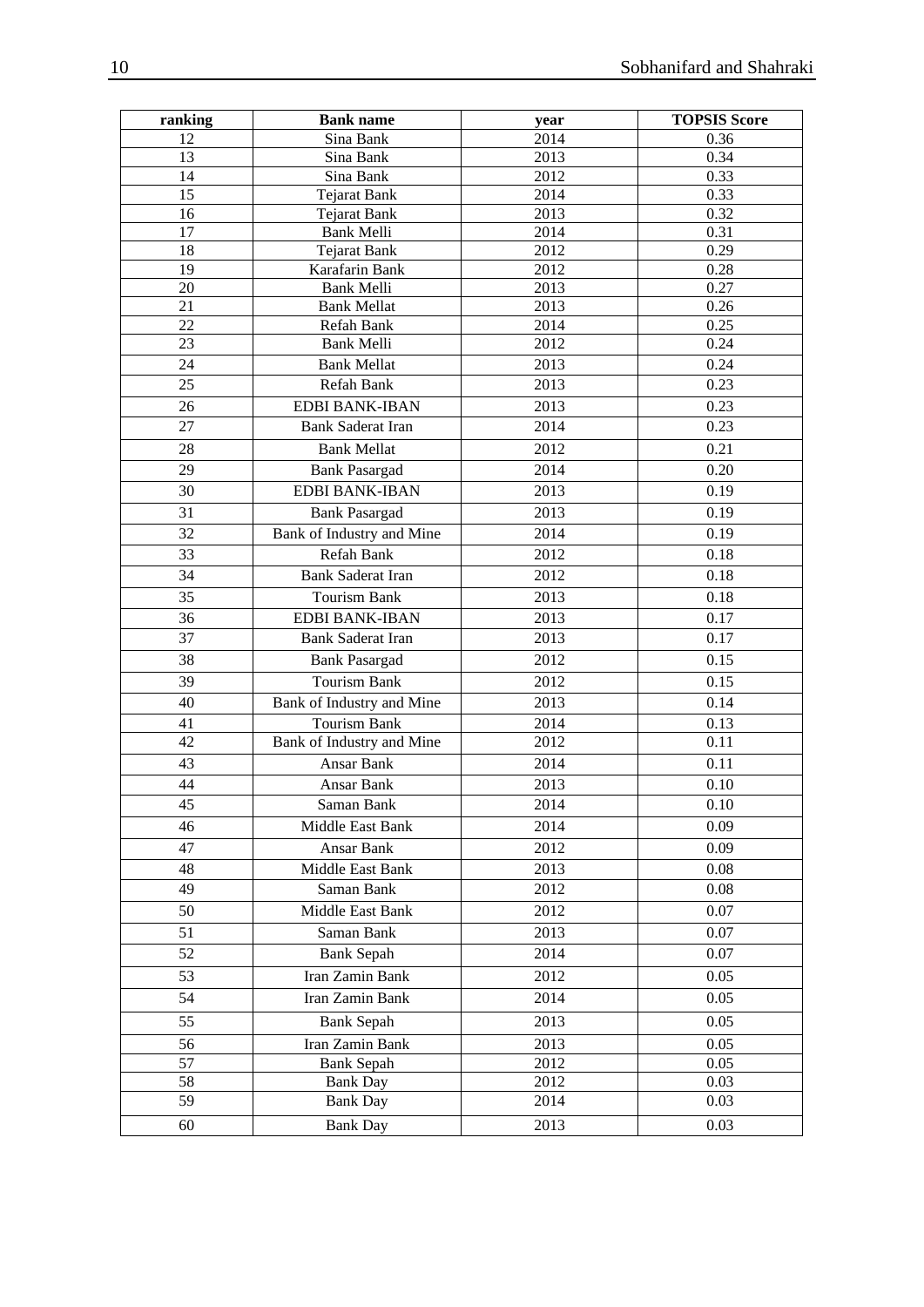After scoring and performance ranking using the TOPSIS method, the ANN and MCMC compilation models are executed based on the efficiency of the TOPSIS. The functional criteria in [Table 3](#page-7-1) are used as predictor variables. All steps are based on the research of [15].

To create the first ANN, the TOPSIS privileges are used as the initial set of points. Parameters are defined for the first ANN. The number of these points is 60, in step 3, 42 points for training and 18 points for testing. The number of hidden layers is between 3 and 15 and for each ANN, the training process is repeated 10 times, and finally, the test data is compared with the results from the efficiency of the banks. The structure of the ANN will remain constant until the last repetition. The ANN parameters in [Table 5](#page-10-0) are in two parts a and b. The best number of neurons in the hidden layers is determined by the form (1).

| a                |                                   |                      |         |         |
|------------------|-----------------------------------|----------------------|---------|---------|
| Criterions       | Description                       | Type                 | Minimum | Maximum |
| <b>ROA</b>       | Income-to-asset ratio             | Numerical<br>percent | 0.001   | 0.14    |
| <b>ROE</b>       | Ratio of income to equity holders | Numerical<br>percent | 0.005   | 51.0    |
| C/B              | cost benefit ratio                | Numerical<br>percent | 0.008   | 46.1    |
| Capital adequacy |                                   | Numerical            | 0.013   | 0.13    |

<span id="page-10-0"></span>**Table 5.** ANN parameters

percent

| Parameter type               | Multi-layer nerve nerve network                 | Description                          |
|------------------------------|-------------------------------------------------|--------------------------------------|
| Number of layers             | 3 (input-output and 1 hidden layer)             |                                      |
| The number of neurons in the | $3 - 15$                                        |                                      |
| hidden layer                 |                                                 |                                      |
| Learning algorithm           | Levenberg – Marquardt                           | The best mode is obtained            |
|                              | Back Propagation Error and Bayesian<br>settings | from the algorithm of the<br>Fig. 1. |
| <b>Transfer function</b>     | Input layer                                     | The best mode is obtained            |
|                              | Hidden layer                                    | from the algorithm of the            |
|                              | Output layer                                    | Fig. 1.                              |
| Input data                   | Tables 3 to 5                                   |                                      |
| Output data                  | Revealed information                            |                                      |



**Fig. 4.** An example of an ANN graph

Based on the comparison between the outputs, the objective function is formed, so that the network output is adjusted to an acceptable tolerance. The RMSE values in [Fig. 5](#page-11-0) are specified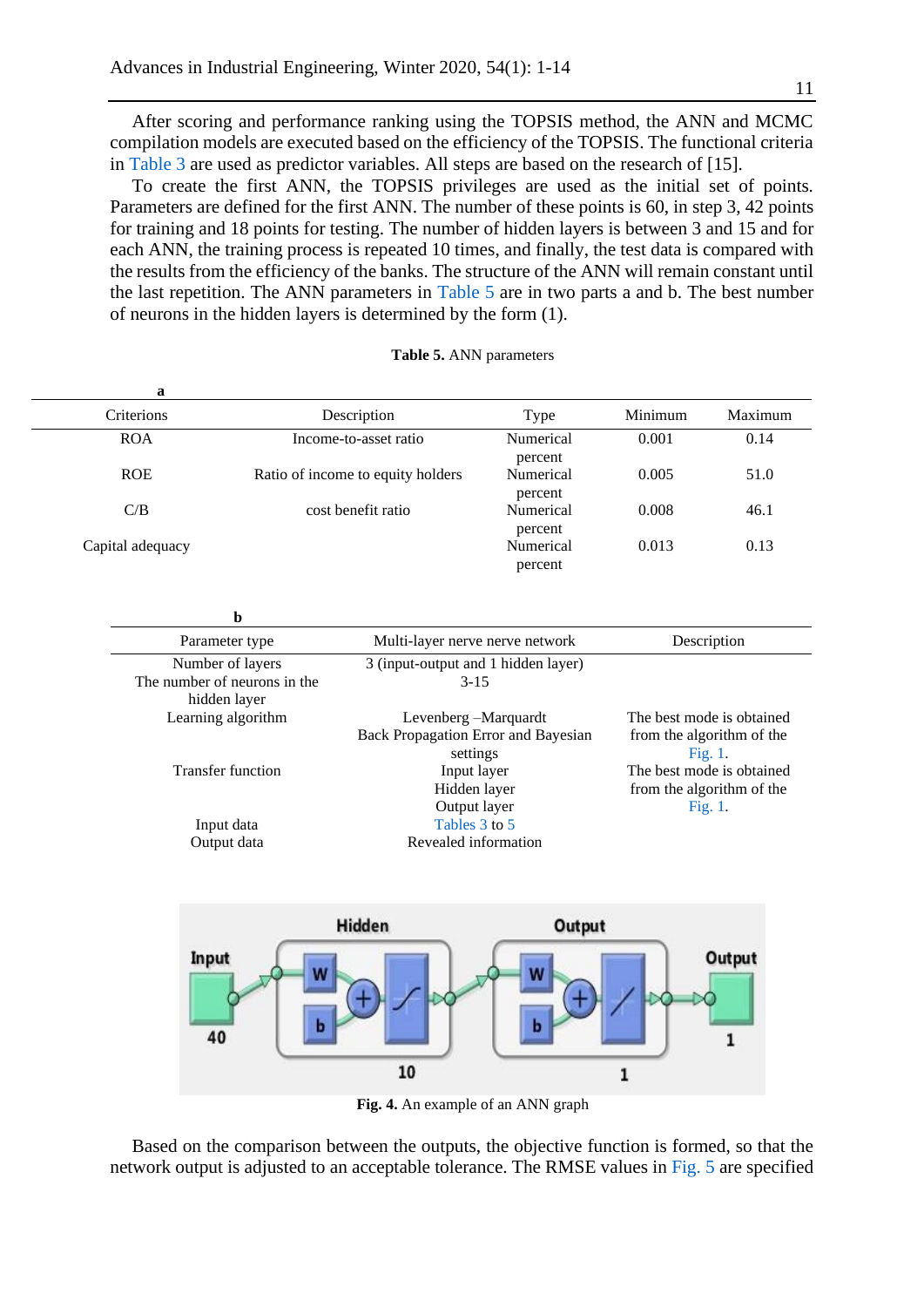in each ANN. It can be seen that most of the errors occurred in the initial reps and the results were improved in subsequent reps and the RMSE decreased. However, this decrease with increasing ANN flows is not only declining and it increases with the increasing number of nerve network layers. Among these, a variety of cross-acceptance patterns (n-th) have been used to obtain a smaller RMSE in the training and testing process, and to identify hidden layers. In this test, the best RSME = 0.019 and the 10-fold technique are obtained.



<span id="page-11-0"></span>In [Fig. 6,](#page-11-1) the relative importance of performance criteria, which is achieved by taking into account the efficiency levels in the TOPSIS method is expressed. In the next step, the artificial neural network is modeled using the results obtained from the TOPSIS methodology, an effective model for performing a proper forecasting of banks performance. Two criteria of the four predictive and predictive criteria in the artificial neural network are the criteria for the costbenefit ratio and ROA that are directly related to the cost structure of the banks. Given the relative importance of these two criteria and their specific and negative impact on the performance of banks, based on the results of the proposed model, the major causes of inefficiencies are expected to be the cost and income structure. Cost effects in different cases and inadequate management in economic crises are considered to be important factors in lower efficiency and a learning curve is needed to manage situations for improvement.



<span id="page-11-1"></span>**Fig. 6.** The importance of performance criteria in rating performance levels

Based on the results of the neural network, the reasons for the inefficiency of the banks can be achieved according to the considered performance criteria. Therefore, the most reasons are based on the cost structure of banks, and the high cost of banks due to considered inefficiencies. By increasing the number of functional criteria, it is possible to discover other causes of inefficiency.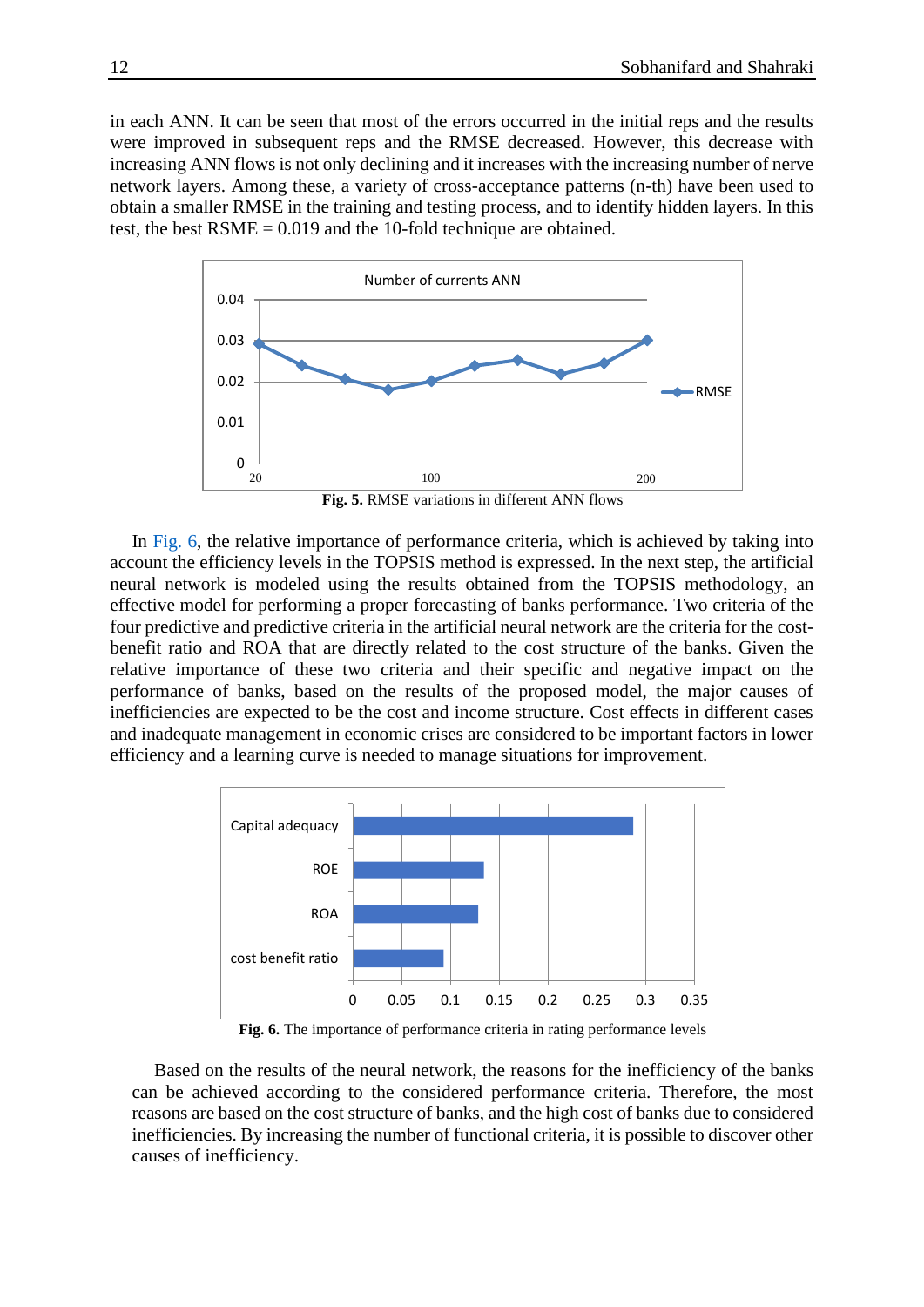## **Conclusion**

Considering the importance of banks in the country's economic development, a strong competitive environment is formed to gain the best rating and performance evaluation is an important indicator. In this research, the ranking of banks was based on four important indicators at the efficiency levels according to the latest available information from 20 Iranian banks in 2014. The ranking was based on the TOPSIS method. In the following, the correlation between the results of the TOPSIS and the prediction with the status of the banks in the coming years was compared using the combined method of repetition of artificial neural networks and Monte Carlo, and a large dispersion was observed in the performance. The results of the research findings in the course of the study show that different indicators from the point of view of decision-makers, maybe the important criteria in the ranking of banks has an unpredictable effect, but any cases used in this study significantly reduces uncertainty in prediction and consistent framework. In fact, it should be noted that the current ranking may differ from the ranking provided by other researchers, which is due to the importance of the indicators to each other in terms of decision-makers and considering the evaluation of important levels of performance.

## **References**

- [1] Matousek, R., Rughoo, A., Sarantis, N., Assaf, G.A., (2014). Bank performance and convergence during the financial crisis: evidence from the 'old' EuropeanUnion and Eurozone. J. Bank. Finance,
- [2] Hemmati, M., Dalghandi, S.A., Nazari, H., (2013). Measuring relative performance of banking industry using a DEA and TOPSIS. Meas. Sci. Lett. 3 (2), 499–503.
- [3] Sufian, F., Kamarudin, F., Noor, N.H.H.M., (2014). Revenue efficiency and returns to scale in Islamic Banks: empirical evidence from Malaysia. J. Econ. Coop.Dev. 35 (1), 47–80
- [4] Harvey, A., & Kattuman, P. (2020). Time series models based on growth curves with applications to forecasting coronavirus. Harvard Data Science Review.
- [5] Lampe, H.W., Hilgers, D., (2014). Trajectories of efficiency measurement: a bibliometric analysis of DEA and SFA. Eur. J. Oper. Res. (in press).
- [6] Maghyereh, A.I., Awartani, B., 2012. Financial integration of GCC banking markets: a nonparametric bootstrap DEA estimation approach. Res. Int. Bus.Finance 26 (2), 181–195.
- [7] Bilbao-Terol, A., Arenas- Parra, M., Canal ˜ Fernandes, V., 2014. Using Topsis for assessing the sustainability of government bond funds. Omega 49, 1–17.
- [8] San, O.T., Theng, L.Y., Heng, T.B., (2011). A comparison on efficiency of domestic and foreign banks in Malaysia: a DEA approach. Bus. Manag. Dyn. 1 (4),33–49.
- [9] Geisser, S., (1993). Predictive Inference: an Introduction. Chapman & Hall, New York.
- [10] Azad, A.S.M.S., Yasushi, S., Fang, V., Ahsan, A., 2014. Impact of policy changes on the efficiency and returns-to-scale of Japanese financial institutions: an evaluation. Res. Int. Bus. Finance 32, 159–171.
- [11] Kuhn, M., Johnson, K., (2013). Applied Predictive Modeling. Springer, New York.
- [12] Chen, M.-C.,(2007), Ranking discovered rules from data mining with multiple criteria by data envelopment analysis. Expert Syst. Appl. 33 (4), 1110e1116.
- [13] Wanke, P., Azad, M.D.A., Barros, C.P., (2016). Predicting effciency in Malaysian Islamic bank: A two-stage TOPSIS and neural networks approach. Business and Finance. 36, 485–498.
- [14] Huang, I.B.; Keisler, J.; Linkov, I. (2011). "Multi-criteria decision analysis in environmental science: ten years of applications and trends". Science of the Total Environment **409**: 3578– 3594.